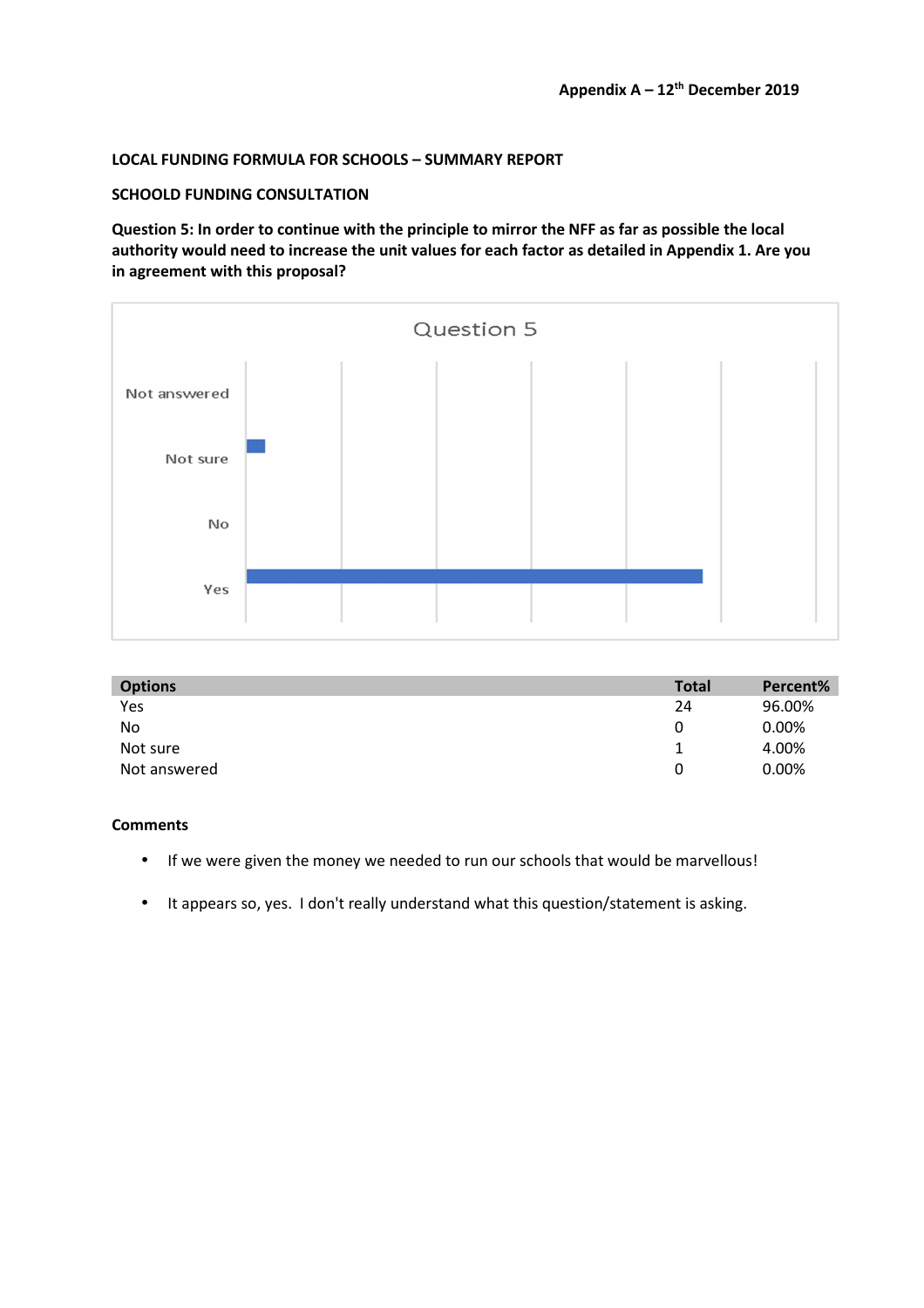**Question 6: In order to continue with the principle to mirror the NFF as far as possible the local authority would need to set the MFG at 1.84% (subject to affordability). Are you in agreement with this proposal?** 



| <b>Options</b> | <b>Total</b> | Percent% |
|----------------|--------------|----------|
| Yes            | 24           | 96.00%   |
| <b>No</b>      |              | 0.00%    |
| Not sure       |              | 4.00%    |
| Not answered   | 0            | 0.00%    |

## **Comments**

- I am only in agreement with plans that would enable all schools, including small rural schools, to be able to function without constantly worrying about money and if they are able to afford the staff they need to provide the education that all children deserve.
- I think I understand this and this seems fair so schools with sudden fluctuations would be protected. I am not sure whether this would include pupil numbers fluctuations which we have though.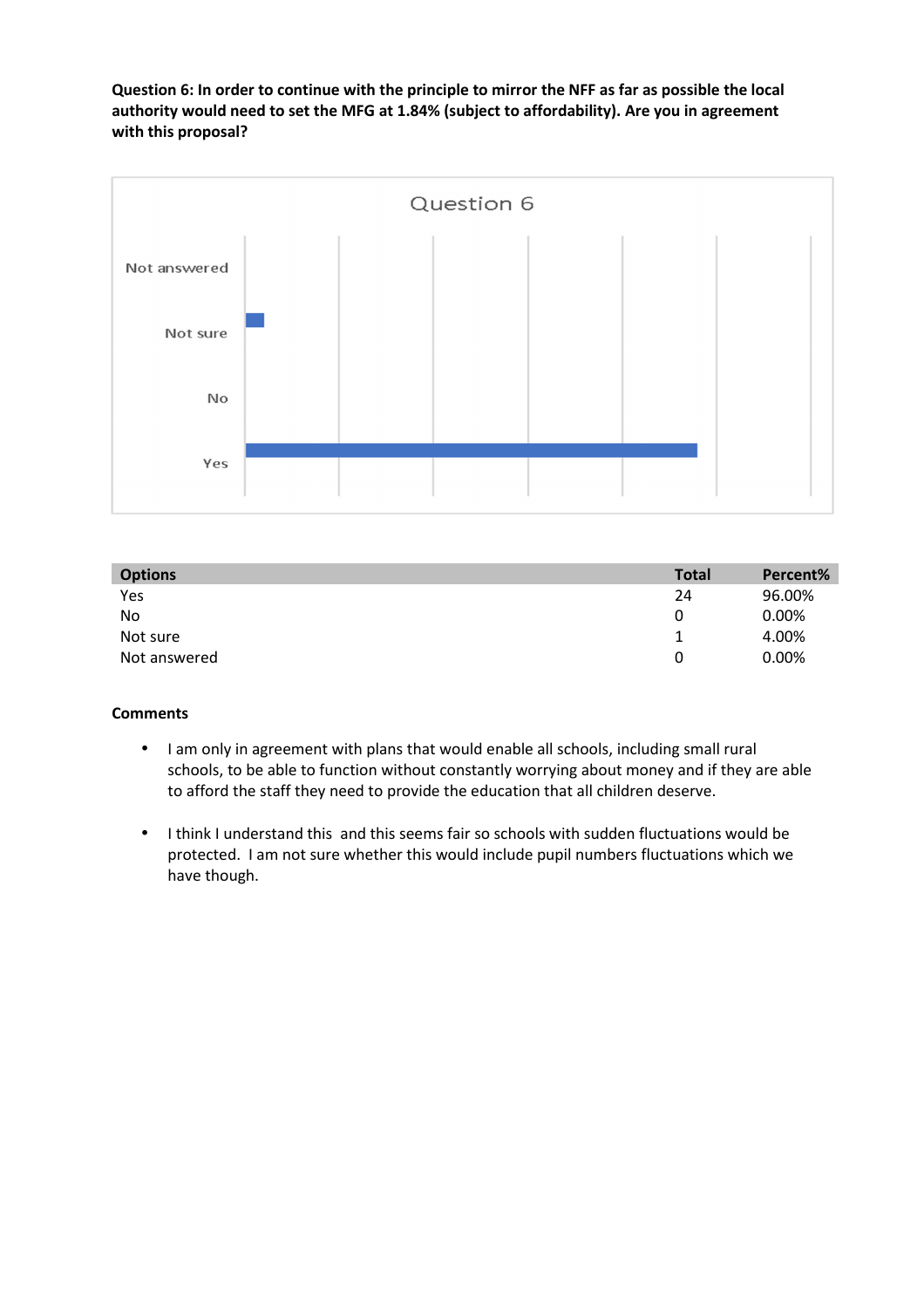**Question 7: In order to continue with the principle to mirror the NFF as far as possible the gains cap would need to be removed (subject to affordability). Are you in agreement with this proposal?** 



| <b>Options</b> | <b>Total</b> | Percent% |
|----------------|--------------|----------|
| Yes            | 23           | 92.00%   |
| No             | 0            | 0.00%    |
| Not sure       |              | 8.00%    |
| Not answered   | 0            | 0.00%    |

### **Comments**

- I would need to know what the impact of this would be.
- I would not agree to anything that compromises the ability of schools to provide the education necessary for their children.
- The gains cap must be removed. With any change to national funding formula, there are winners and losers - but winners are winners for a reason; deprivation. Over the last two years, the cap has resulted in some of our most disadvantaged pupils not receiving the funding and resources that they were entitled to. Crescent Primary School has had over £180,000 withheld due to the cap. As a direct result, staffing has had to be reduced and redundancies made. Pupils are not receiving the level of support that they deserve. This is fundamentally wrong when the school is not receiving the funding that it is entitled to.

The cap has been in place long enough. It has to go so that those who most need the funding receive it. A third year of capping would be completely unreasonable and unethical.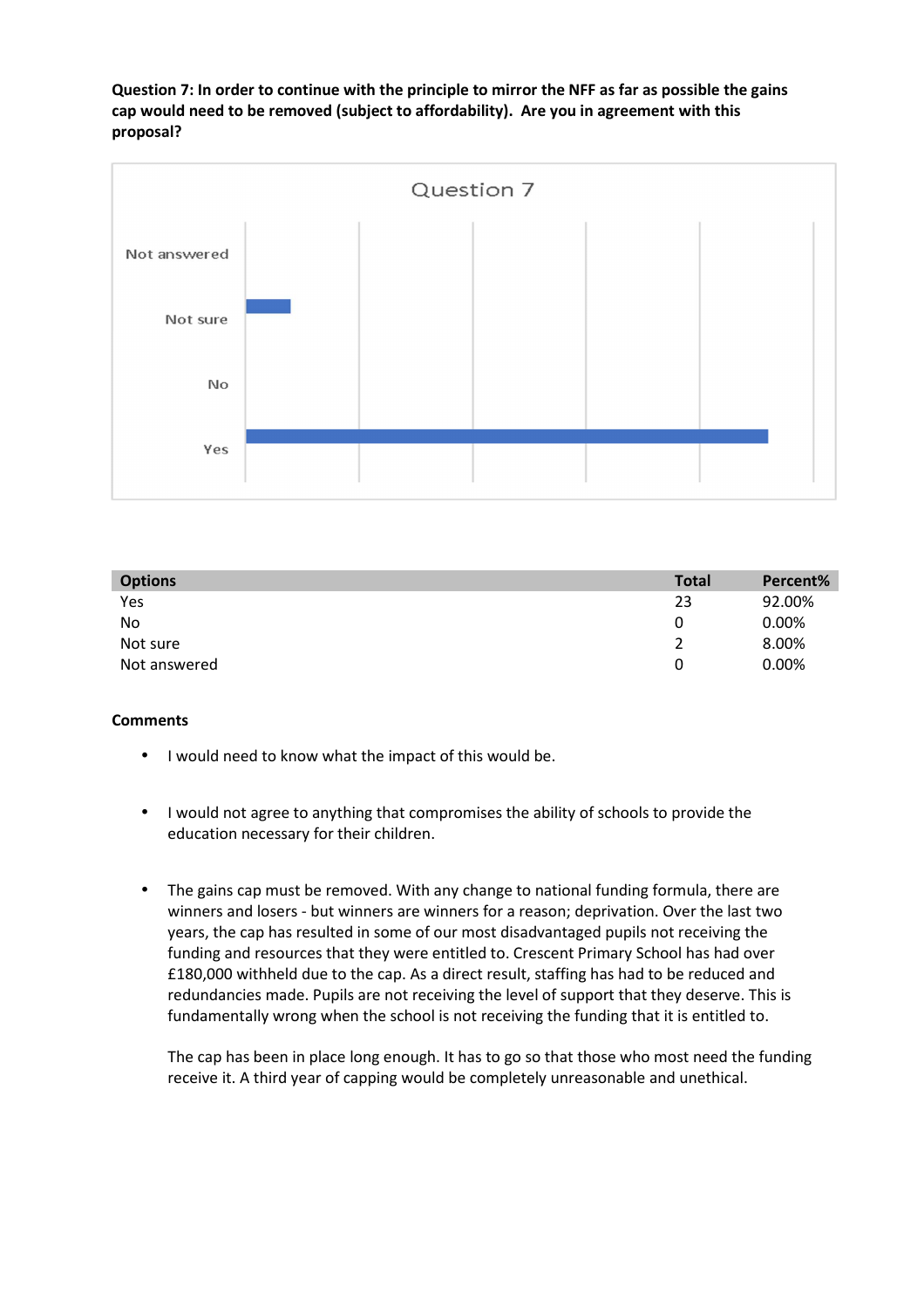# **Question 8:**

**As a representative of either a maintained primary or secondary school, do you agree to the dedelegation of the following in 2020-21? - Free school meals eligibility assessment?** 



| <b>Options</b> | <b>Total</b> | Percent% |
|----------------|--------------|----------|
| Yes            | 15           | 83.33%   |
| <b>No</b>      | 0            | 0.00%    |
| Not sure       | 3            | 16.67%   |
| Not answered   | 0            | 0.00%    |

**As a representative of either a maintained primary or secondary school, do you agree to the dedelegation of the following in 2020-21? - Support to underperforming ethnic minority groups and bilingual learners?** 

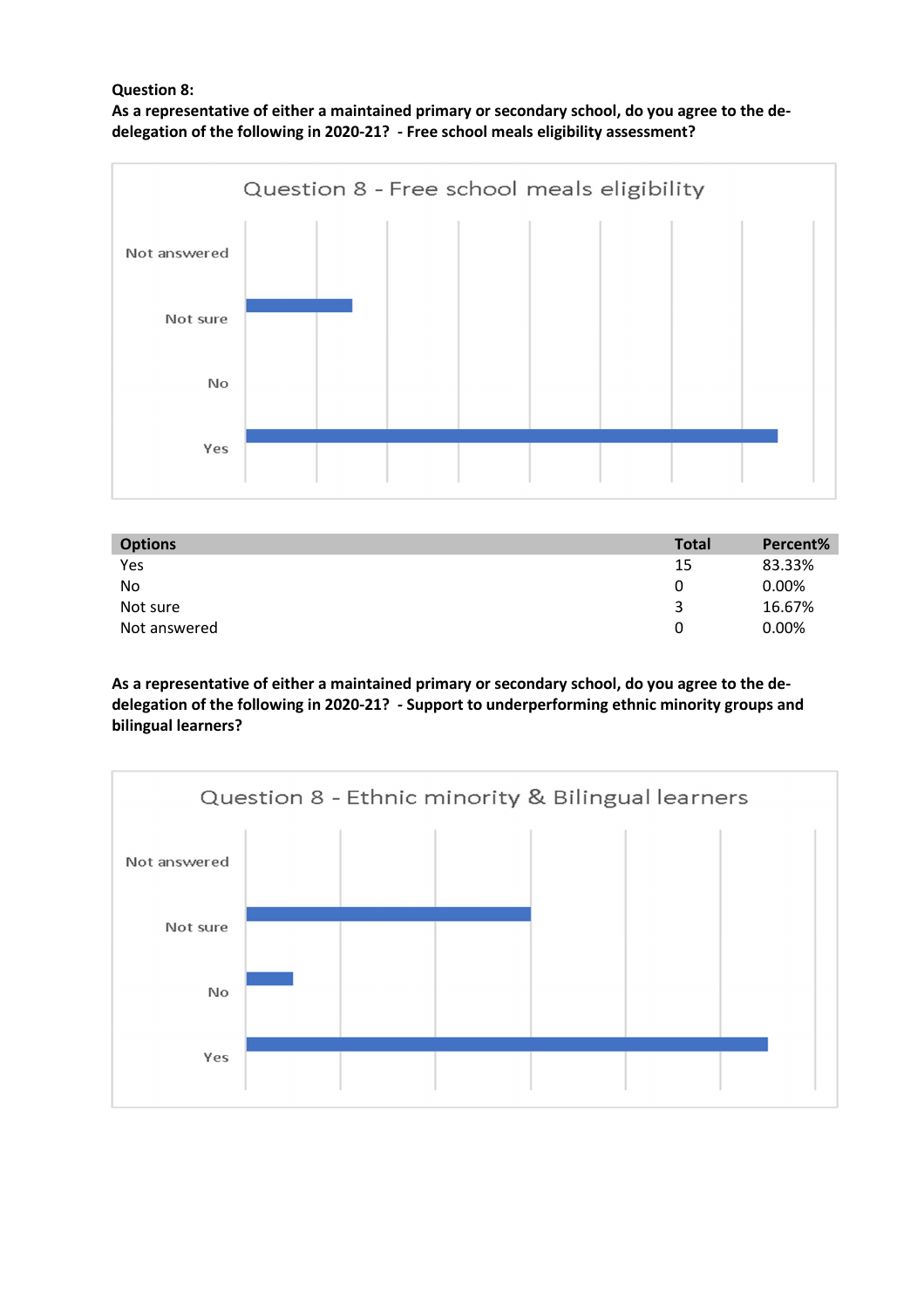| <b>Options</b> | <b>Total</b> | Percent% |
|----------------|--------------|----------|
| Yes            | 11           | 61.11%   |
| No             |              | 5.56%    |
| Not sure       | ь            | 33.33%   |
| Not answered   | O            | 0.00%    |

**As a representative of either a maintained primary or secondary school, do you agree to the dedelegation of the following in 2020-21? - Contingency for crisis communications?** 



| <b>Options</b> | <b>Total</b> | Percent% |
|----------------|--------------|----------|
| Yes            | 12           | 66.67%   |
| <b>No</b>      |              | 5.56%    |
| Not sure       | 5            | 27.78%   |
| Not answered   |              | 0.00%    |

**As a representative of either a maintained primary or secondary school, do you agree to the dedelegation of the following in 2020-21? - Trade Union Facilities?**